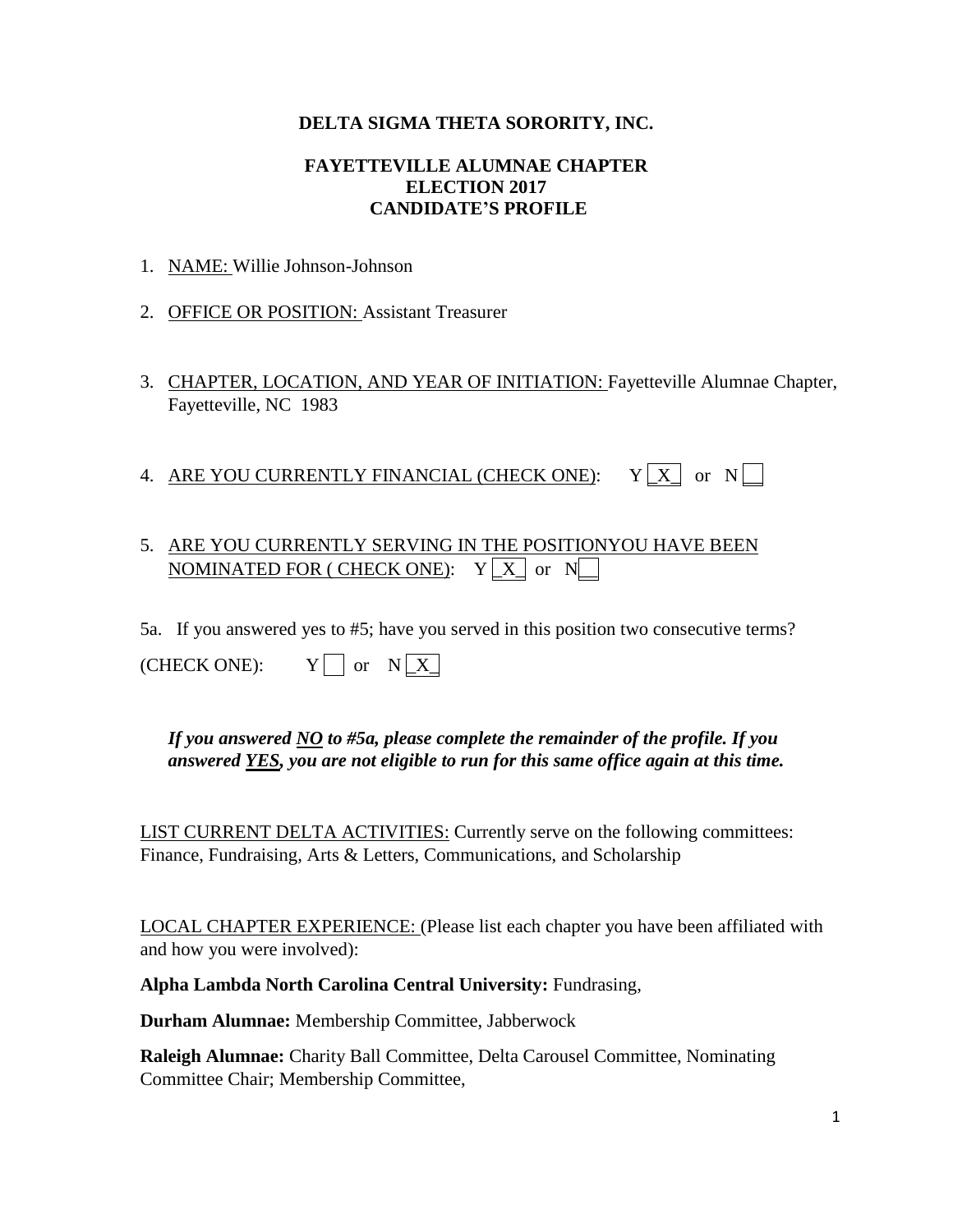**Fayetteville Alumnae:** Delta Cupids Chair & Co-chair, Delta GEMS Chair & Co-chair, Jabberwock Chair, Treasurer, Assistant Treasurer, Membership Committee, Fayetteville Alumnae Delta Foundation, Minerva Circle, Currently serve on the following committees: Finance, Fundraising, Arts & Letters, Communications, and Scholarship

REGIONAL AND NATIONAL EXPERIENCE: (Please list all current and past assignments and involvement at both levels): N/A

REGIONAL CONFERENCES AND NATIONAL CONVENTIONS ATTENDED (Years 2013 to 2016): 2013 National Convention - Washington, DC; 2014 Regional Conference – Raleigh, NC

COMMUNITY INVOLVEMENT (Past & Present) AND ORGANIZATIONAL AFFILIATIONS: NAACP, Girl Scout Volunteer,

ORGANIZATIONS (no more than 4): NCCU Alumni, St. Luke AME Church

POSITION AND /OR RESPONSIBILITY:

STATE YOUR REASON(S) FOR SEEKING THIS SPECIFIC OFFICE: In 250 words or less, cite experiences, either in Delta or in your professional career, that impact directly on the position your are seeking. Include your plan/vision for the Fayetteville Alumnae Chapter in your response.

I am seeking re-election for the position of Assistant Treasurer because I want to continue to keep FAC in a good financial position as well as continue to bring creative financial ideas to the FAC. My past experience as the assistant treasurer, treasurer and serving as chair of the finance has equipped me with the skills and experience to continue in this role. Additionally, my management skills and past budget experience in my professional career has provided me the necessary knowledge for this role. As Assistant Treasurer of the FAC, I will continue to be fiscal responsible keeping the chapter's interest in the fore front, assisting the Treasurer as needed as well is implementing new ideas which include online payment option. During my two years as treasurer, I took on the full capabilities of QuickBooks for our financial reports and all audits were successful. Being Assistant Treasurer also means being a member of the finance committee which requires knowledge of the chapter's previous finances. As Assistant Treasurer, it takes organization skills, dedication and commitment and I will continue to make it a priority